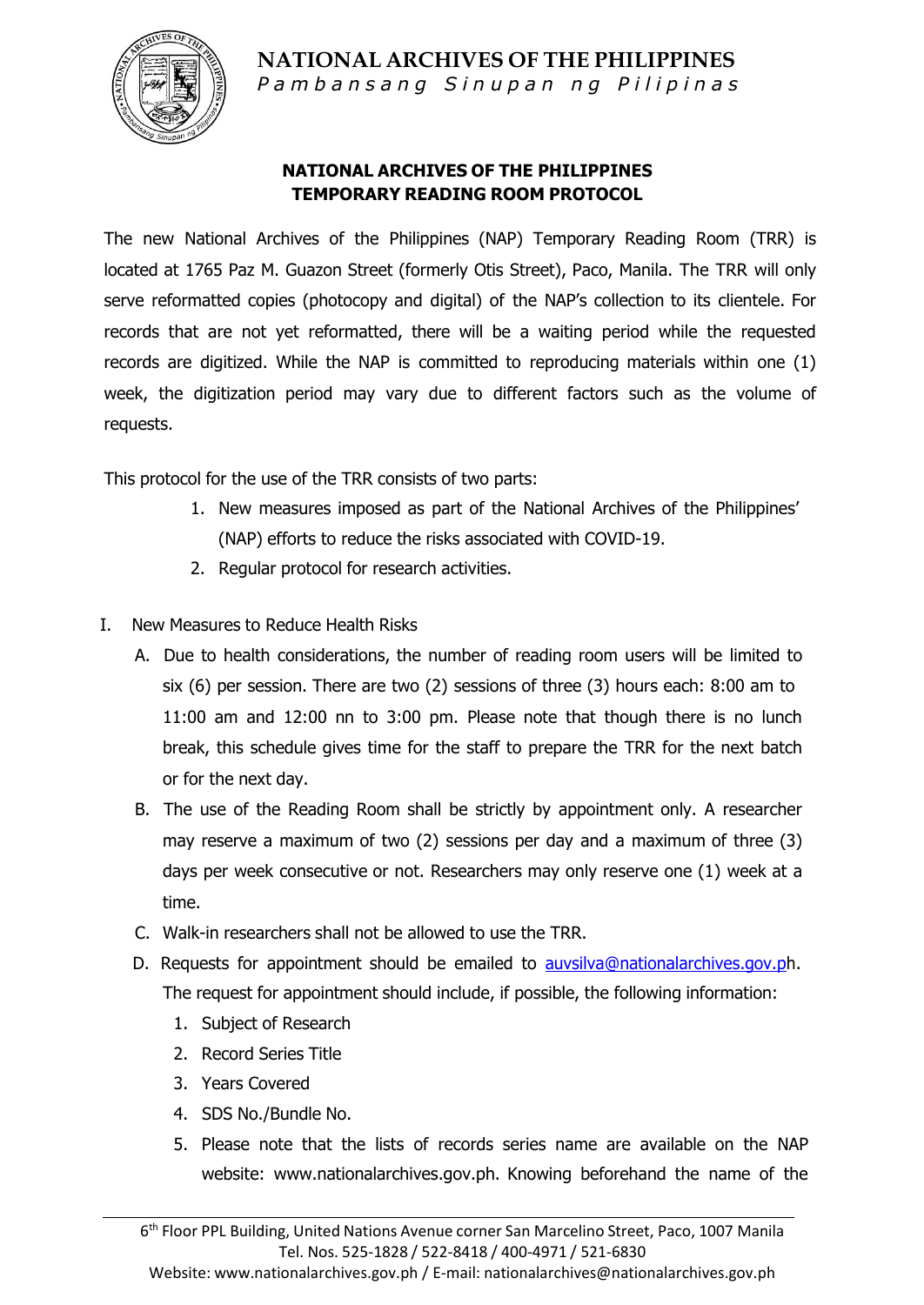

Pambansang Sinupan ng Pilipinas

record series to be consulted will help the TRR staff determine whether materials will be available during the researcher's visit or if the records still have to be scanned. It should be noted further that each record series is made up of many bundles or legajos and TRR staff may not be able to determine which bundles a researcher may need unless additional information such as inclusive dates and place name can be provided.

- E. Researchers are advised to send requests for appointment at least three (3) days before the intended date of research. The applicant shall be notified regarding the status of the application thru e-mail or phone. The applicant shall likewise be notified on the availability of materials. An appointment confirmation shall be sent to the applicant by email or other electronic means. This will confirmation will be shown to the guard on duty at the scheduled time and date. The guard will also be checking IDs.
- F. NAP will be strictly implementing a "NO FACE MASK, NO FACE SHIELD, NO ENTRY" policy.
- G. To disinfect footwear, researchers shall use a footbath before entering the TRR.
- H. The assigned guard will check the body temperature of anyone entering the NAP premises. A person with a temperature of 37.5° Celsius or higher will not be allowed to enter the NAP premises.
- I. Hands shall be sanitized with alcohol upon entry. Alcohol will also be available in the TRR premises.
- J. Researchers must fill-out all Covid-19 related forms before entry.
- K. All public events in the TRR are cancelled until further notice. These include inperson public programs, tours, or school group visits. Whenever possible, outreach activities should be conducted online.
- L. Loitering is strictly prohibited.
- II. Standard Requirements for Researchers
	- A. To be able to obtain an appointment, new researchers must accomplish the Researcher's Information Form (TRR Form No. 1) and submit the scanned images of the following requirements thru email. No requirements, no appointment. TRR Form No. 1 can be downloaded from the NAP Website in advance. The following requirements must be submitted:
		- 1. For students: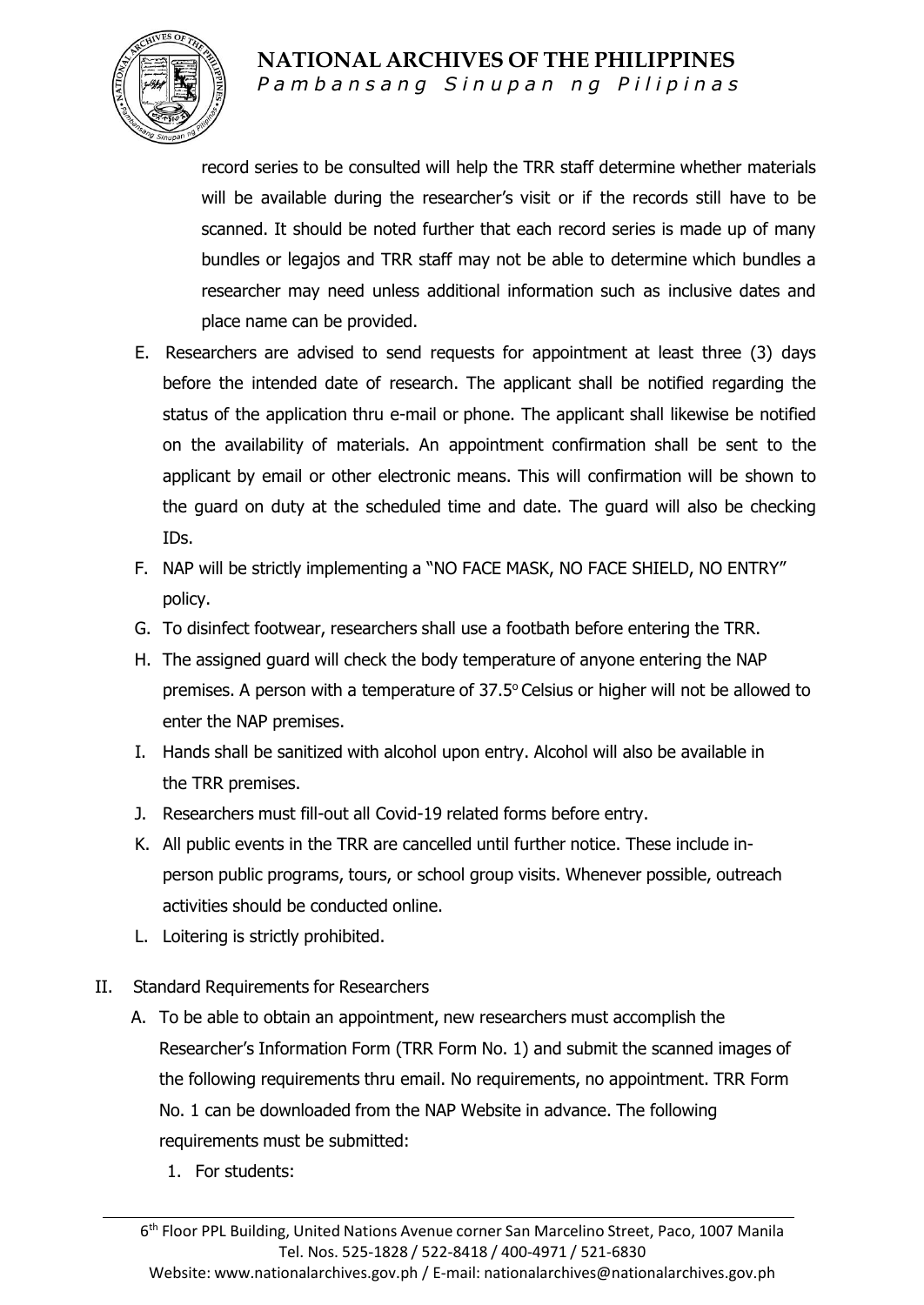

Pambansang Sinupan ng Pilipinas

- a. Recommendation letter from school or organization; and,
- b. Valid School I. D. (or I.D. issued by GSIS, SSS, TIN, Driver's License, Passport)
- 2. For private individuals:
	- a. Letter of Request for use of the TRR; and,
	- b. Valid I. D. (School, Office, GSIS, SSS, TIN, Driver's License, Passport)
- 3. For LGU's or government employees:
	- a. Letter of Request from the LGU for use of the TRR; and,
	- b. Valid I. D. (Office, GSIS, SSS, TIN, Driver's License, Passport)
- 4. For foreign nationals:
	- a. Recommendation letter from organization or school;
	- b. Letter of Request for use of the TRR; and,
	- c. Passport
- B. Requirements must be resubmitted annually.
- C. The following is the schedule of Registration/Research fees:
	- 1. Single Session Php 100.00
	- 2. Annual fee  $-$  (Professionals) Php 200.00

(Students) Php 40.00

- D. Fees are to be paid at the TRR.
- III. TRR Schedules and Regulations
	- A. TRR Hours

The TRR is open from 8:00 am to 3:00 pm (with no noon break) from Monday to Friday, except holidays.

- B. General TRR Regulations:
	- 1. No appointment, no entry.
	- 2. Companions will not be allowed.
	- 3. Food and drinks are not allowed inside the Reading Room.
	- 4. Hats, caps, bags, folios, and notebooks are not allowed. Jackets and coats may be subject to inspection.
	- 5. Paper for note taking will be provided.
	- 6. A locker will be provided for the personal belongings of the researcher.
	- 7. Researchers must register in the Reading Room Logbook.
	- 8. After registration, researchers shall proceed to the computer terminals area or the general reading area.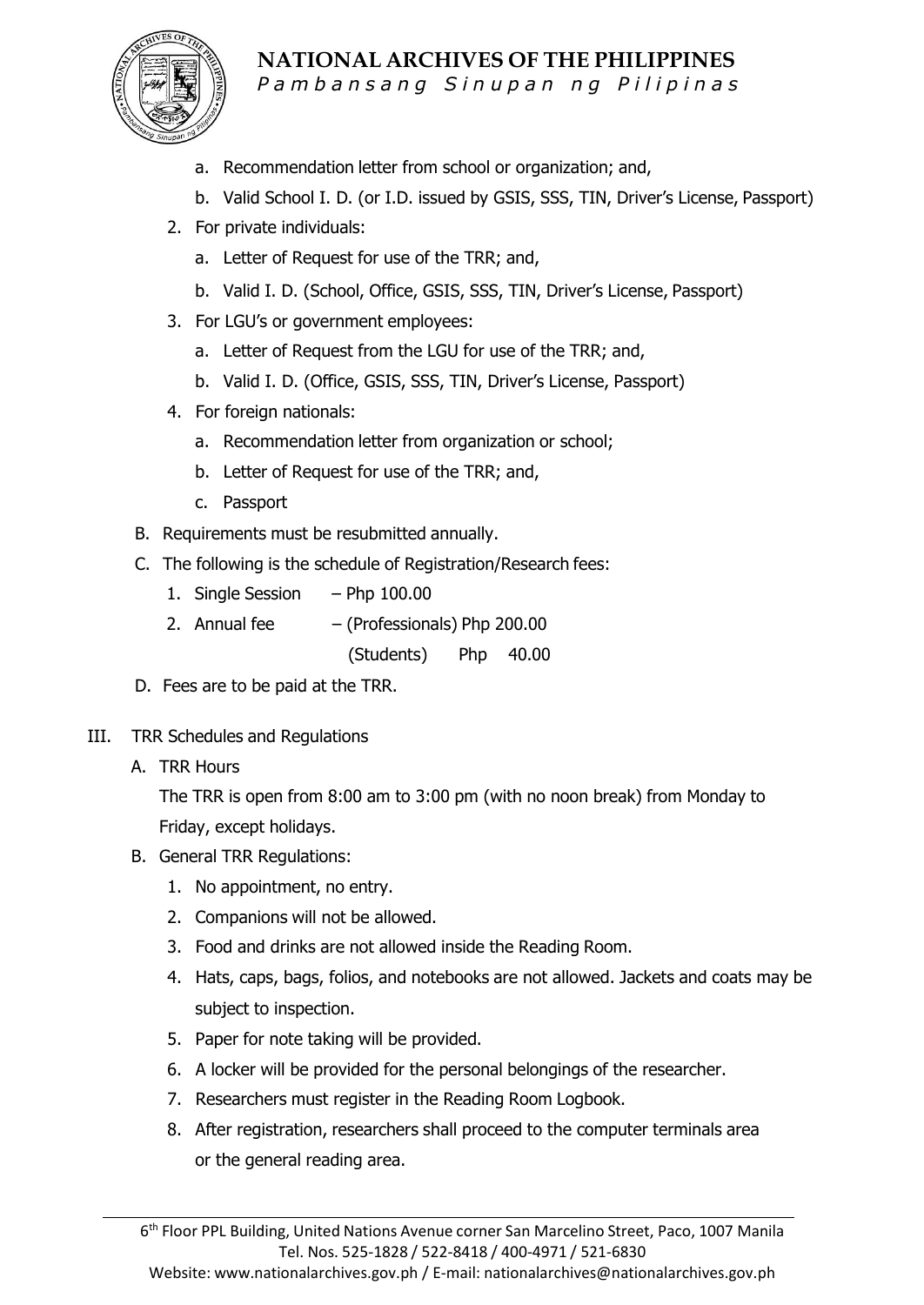

Pambansang Sinupan ng Pilipinas

- 9. All researchers are subject to electronic surveillance.
- 10. Special permission must be obtained for the use of typewriter, recorder, laptop or any kind of photographic equipment. Only one (1) of the mentioned gadgets will be approved for use inside the Reading Room at a single time.
- 11. Taking photos in the TRR without permission especially of records is strictly prohibited. A request form will be used for purposes of obtaining permission for photos.
- 12. Only pencils may be used inside the Reading Room. Writing instruments that use ink are not allowed.
- C. Regulations on Use of Materials in the TRR
	- a. Theft, mutilation, or defacement of as well as writing on any TRR material shall result in the cancellation of all research privileges.
	- 2. TRR materials including finding aids shall be inspected for any damage and for missing pages before and after use by the researcher. Researchers may only leave after materials have been inspected.
	- 3. Original Manuscripts

Original manuscripts will not be served in the TRR due to conservation issues. Only bound photocopied volumes and digitized records shall be served to researchers.

- 4. Finding aids
	- a. Researchers may consult the following TRR finding aids to identify relevant records for research:
		- a.1 Catalogue cards
		- a.2 e-Catalogue
		- a.3 Records listings

Researchers will be able to determine whether records are available as Bound Photocopied Volumes, Microfilms, or Digital copies or whether the records still need to be digitized.

- b. Researchers will fill out a Request for Record/s Form (TRR Form No. 2) to be given to the TRR staff. This form should contain the details of the materials needed and the media in which the material is available.
- c. TRR staff will provide what is requested if available.
- 5. Bound Photocopied Volumes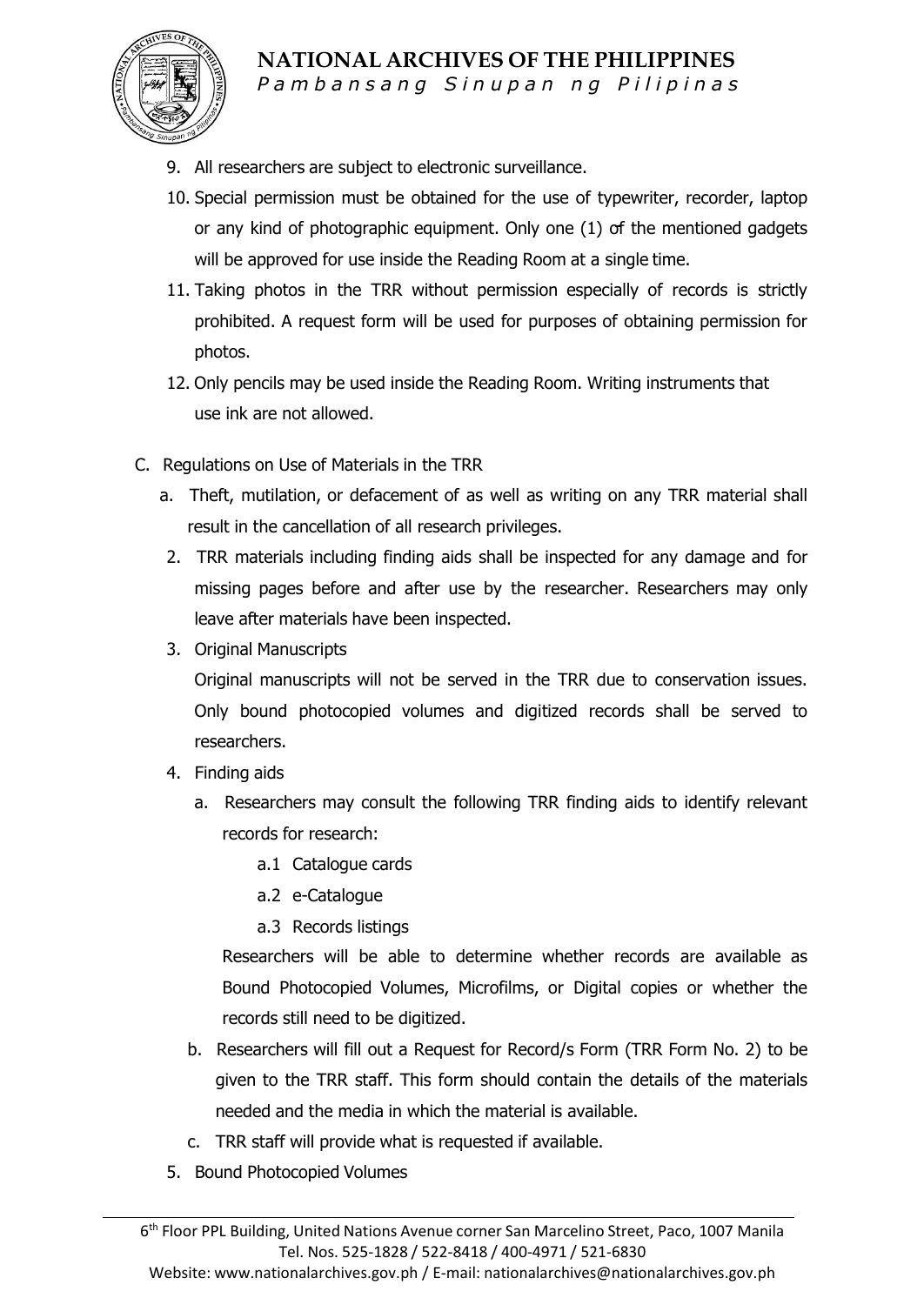

Pambansang Sinupan ng Pilipinas

- a. The Bound Photocopied Volumes are in the general reading area of the TRR.
- b. Only one (1) bound photocopied volume at a time shall be served to researchers. The volume must be handled with care.
- 6. Microfilms

Microfilms are not available at this time due to technical issues.

- 7. Digitized Records
	- a. Digitized records shall be the primary material served to TRR clients whenever possible.
	- b. If identified records have not yet been reformatted, researchers may accomplish a Request for Reproduction Form (TRR Form No. 3).
	- c. The researcher may only request for a maximum of four (4) bundles for digitization/reproduction at a time.
	- d. Digitization of requested records will take from three (3) to ten (10) days per bundle.
	- e. Researchers will be informed once the digitized records are ready. Appointments shall be scheduled as needed.
- IV. Reproduction and other Services
	- A. Reproduction Request Approval
		- 1. The Senior Archivist in charge of the TRR may approve requested reproductions of records which do not exceed 30% of the total pages of the bundle.
		- 2. The Chief Archivist may approve requested reproductions of records which do not exceed 50% of the total pages of the bundle.
		- 3. Anything that is more than the above stated figures shall be subject to the approval of the Executive Director of NAP and may require the signing of a Memorandum of Understanding.
		- 4. These provisions take into consideration the operating capacity of the TRR staff and are in keeping with RA 9470 which prohibits the copying of archival records without authorization.
	- B. Copy Requisition Procedure
		- 1. Researchers must fill out a Request for Reproduction Form (TRR Form No. 3) provided in the TRR. The RRF may also be downloaded in advance from the NAP website.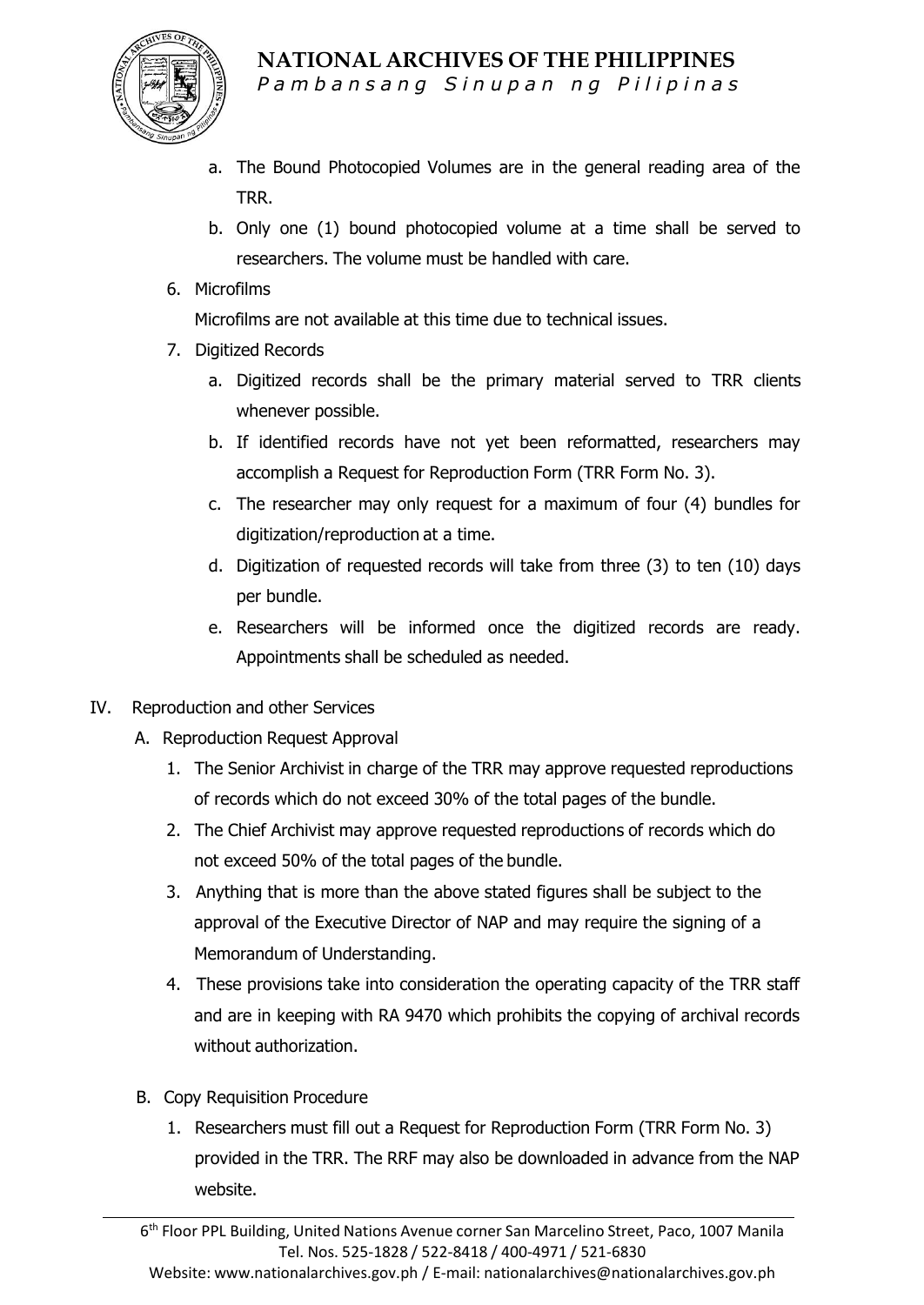

Pambansang Sinupan ng Pilipinas

- 2. TRR staff shall be responsible for handling TRR materials when capturing images with the researcher's camera or cellphone:
- 3. All requests for reproduction are subject to the following fees and charges:
	- a. For photocopy/printout of records:

| 1 per page x Php 4.00 | $=$ Php 4.00    |
|-----------------------|-----------------|
| 1 shot x Php 1.50     | 1.50<br>$=$ $-$ |
| Total                 | $=$ Php 5.50    |

b. Fees for capturing images thru researcher's own camera or cellphone:

1 image x Php  $4.00$  = Php  $4.00$ 

- C. Requests for Publication
	- 1. Submit the accomplished Application to Publish Form (TRR Form No. 4) for images from the NAP collection that will be published in any form.
	- 2. No NAP materials may be distributed or adapted without written authority from the Executive Director of NAP.
	- 3. Permissions once granted are not transferable to another party.
	- 4. Usage and reproduction clearances are the sole prerogative of the Executive Director of NAP.
	- 5. Anyone reproducing without clearance material belonging to NAP or supplied by NAP or from its website shall be liable for any infringement that may result.
	- 6. It is understood that any violation may result in the violator being liable to legal action.
	- 7. The NAP should be furnished a minimum of one (1) copy of the publication free of charge.
- D. NAP Publications

The NAP also offers its published materials for sale in the TRR. The following titles are available at the following cost:

- 1. Catalogo de Apellidos Php 250.00
- 2. Cedulario (hardbound) 250.00
- 3. Cedulario (softbound) 200.00

#### V. Payment Procedure

Researchers shall:

A. Secure an order of payment from the TRR staff.